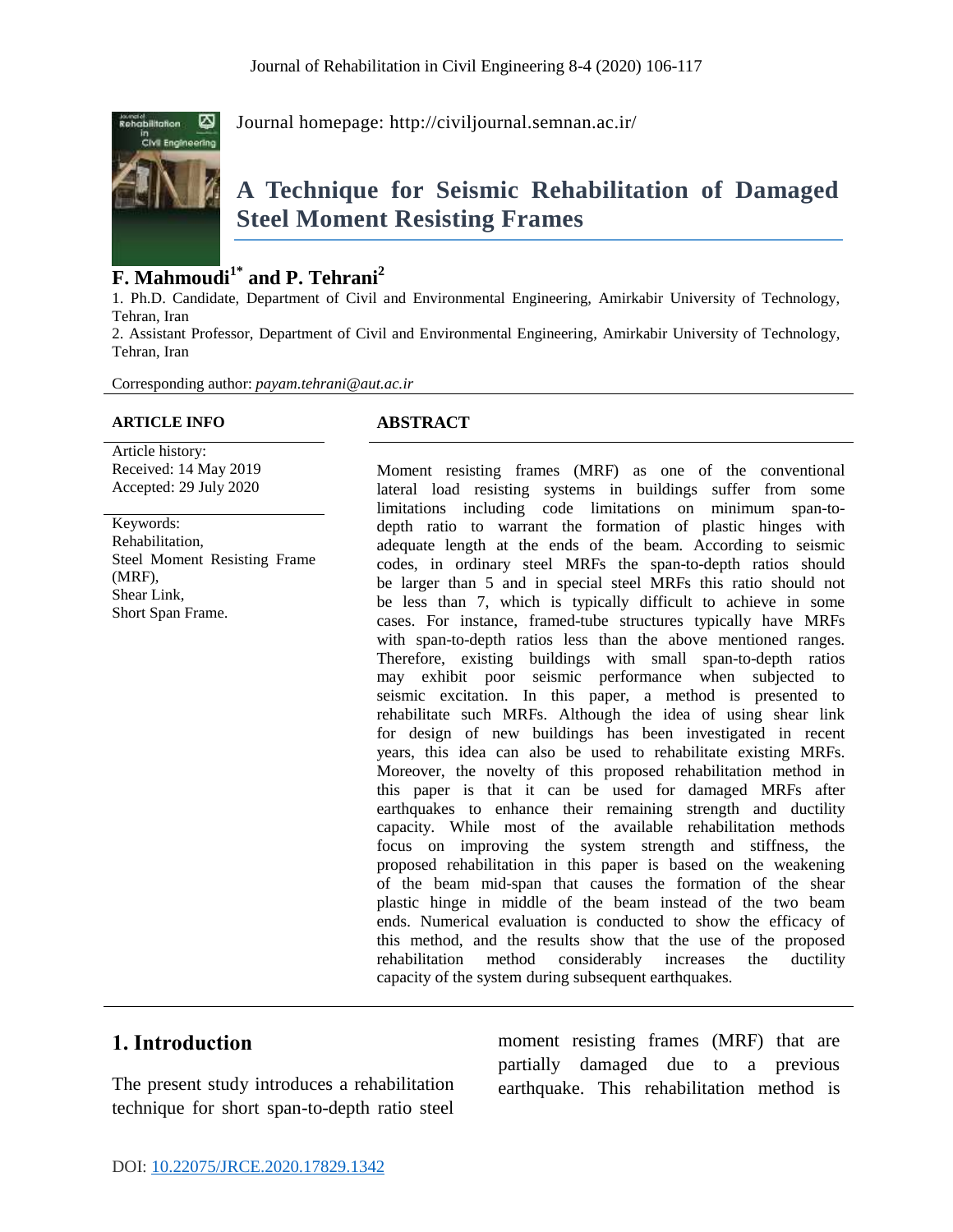based on the structural system proposed by Mahmoudi et al. [1], and Nikoukalam and K. M. Dolatshahi [2] that uses shear links in newly designed MRFs to increase their ductility and improve the overall seismic performance. Utilizing shear link in the beam mid-span, results in the formation of a plastic shear hinge mechanism in the beam mid-span rather than the formation of the flexural plastic hinges at beam ends. In this research this idea of using shear links is used to propose a new method for seismic rehabilitation of damaged MRFs. The seismic performance of the MRFs rehabilitated using the proposed method is investigated by means of numerical analyses.

After an earthquake it is important that the structure be rehabilitated in a short time and finally with a lower cost. However, the repair of the main beam after an earthquake is very difficult, destructive, and costly [3]. This study was conducted in an attempt to propose an economical rehabilitation technique for the damaged MRFs.

MRFs are extensively used because of their good performance [4], while providing freedom in architecture. MRFs exhibit a ductile behavior because of their ability to effectively dissipate the energy induced by ground shakings. The key to this energy dissipation is the development of plastic hinges at the two ends of the beam [5]. However, a number of limitations have led the researchers to pursue improved design concepts upon the current practice in MRF construction.

The first restriction is to make sure that plastic hinges develop with sufficient length near the beam ends. According to ANSI/AISC 358-10 [6] provisions, the spanto-depth ratio should be greater than 5 and 7 for intermediate and special MRFs, respectively. The rationale behind this limitation is explained here in reference to [Fig.](#page-2-0) **1**. This figure shows two frames with identical cross sections for the beam and the columns under the same lateral load, *F*. The two frames, however, differ in their beam span length. Frame (a) has a clear span-todepth ratio of  $L_1/D=7$ , which satisfies the code requirement, and Frame (b) has an  $L_2/D=4$ , which violates the code. This leads to two different lengths of plastic hinge for these frames, denoted by  $L_{p1}$  and  $L_{p2}$  in Fig. **[1](#page-2-0)**a and b, respectively. Note that the plastic hinge in each plot is illustrated by the colored area. The hinge falls within the distance of a point with a moment of *M*=*SF<sup>y</sup>* and the beam end at which  $M=ZF_v$ , where S,  $F_v$ , and Z are elastic section modulus of the beam, stress of steel, and plastic section modulus of the beam, respectively. As seen, the length of the plastic hinge in Frame (a) is larger than that of Frame (b). The underlying reason is that the slope of the bending moment diagram of the beam for Frame (a) is less steep than that of Frame (b). Since the colored area in Frame (b) is smaller than that of Frame (a), the seismic input is dissipated in a smaller portion of the beam. This increases the cumulative induced plastic strain and thus, the probability of fracture for the short beam in Frame (b).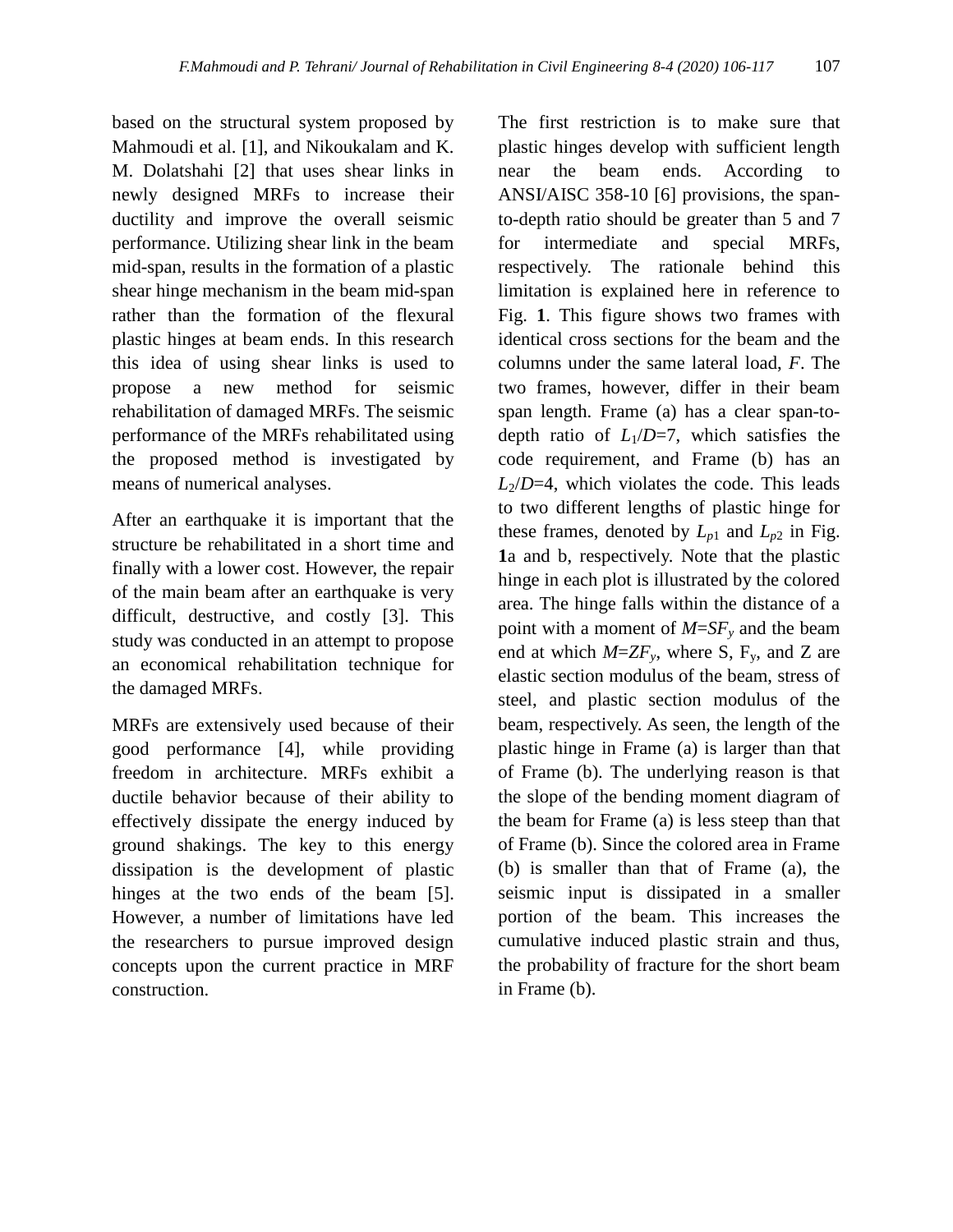

**Fig. 1.** Effect of span-to-depth rations on the plastic hinge length.

<span id="page-2-0"></span>The code limitation on *L*/*D* is customarily disregarded in those moment resisting systems for which such a problem is commonplace, e.g., in tall buildings. One example of such systems are framed-tube structures in which the peripheral MRFs provide resistance against the lateral loads and the internal frames are designed to support the gravity loads [7]. In framed-tube structures, the columns are closely spaced while the beams have relatively deep cross sections. Such a structure, in fact, approximates a cantilevered tube with openings that are punched through the exterior walls. This combination usually leads to small span-to-depth ratios. Framedtube structures typically have MRFs with span-to-depth ratios lower than the above mentioned ranges [7]. Such a building features a span-to-depth of roughly 4, which clearly violates the code regulations. Hence, it is expected that such a building exhibit an unsatisfactory performance because of a low energy dissipation due to insufficient length of the plastic hinges. For another example, in some cases, designers try to control the drift ratio by reducing the span lengths,

which causes a lower span to depth ratio and accordingly violates the codes criteria.

The above mentioned limitation clarifies the importance of a rehabilitation method to enhance the seismic performance of existing MRFs with low span-to-depth ratios. This paper presents a new method to rehabilitate such MRFs with deep spandrel beams. In the proposed technique, by weakening the midspan of an existing beam, the location of the plastic hinges shifts to the middle instead of the beam-ends. This method is applicable for the rehabilitation of either damaged or undamaged systems.

# **2. Literature Review**

In recent years, several techniques have been used for seismic rehabilitation of steel MRF. Improving the strength and/or stiffness of the building is an efficient way to rehabilitate such systems [8]. Since, the bracing can improve the stiffness and strength of steel frames, some researchers have investigated the various implementation of braces for the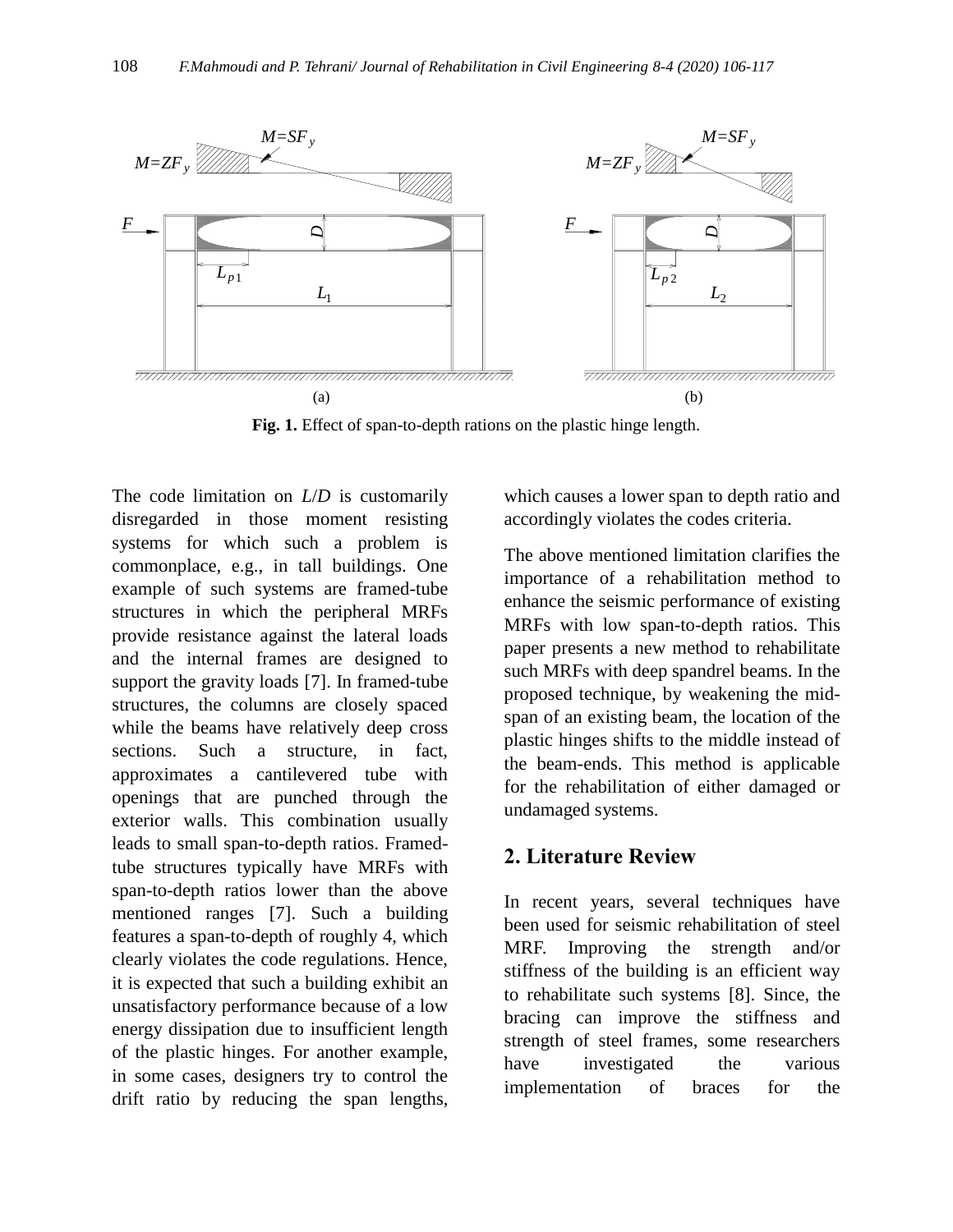rehabilitation of steel buildings. For example, buckling-restrained braces have been considered by Xie [9], a noncompression brace system have been studied by Tamai and Takamatsu [10] and Renzi et al [11] have examined an energy-dissipative bracing system. In addition, the application of braces for seismic retrofitting has been an important issue in recent years which have been investigated by various researchers [12], [13].

Some techniques have been recommended in FEMA guidelines [14] for seismic rehabilitation of welded beam-to-column connections [15]–[17]. Moreover, energy dissipating fuse elements have been considered by Leelataviwat et al. [18] to rehabilitate such systems. Self-centering systems [19], [20] and steel walls with reduced thickness that dissipate energy by shear buckling [21]–[24] are some examples of other techniques proposed for the rehabilitation of MRFs. Various passive energy dissipating dampers have also been used for the rehabilitation of steel buildings [25], [26]. Using replaceable fuses is also another way to ease rehabilitation after earthquakes. For instance, the use of steel rings made using steel plates not only increases the energy dissipation and the ductility capacity of the system during an earthquake, but also decreases time and cost of rehabilitation. In order to repair such systems, it is only needed to replace the rings without any need to rehabilitate the whole system [27-32].

It should be noted that while in the foresaid methods, the focus is on the rehabilitation of intact frames, the proposed method in this paper can also be applied for the rehabilitation of damaged steel MRF. This paper employs the replaceable fuse solution to reduce the repair time and cost, which can improve the resilience of the system [33], [34]. In the proposed system, the shear link is replaceable which ease the rehabilitation procedure. The shear link is welded to two end-plates, and these end-pates are bolted to the end-plates of the beam. Thus, if the shear link is damaged during an earthquake, the damaged link can be removed and replaced by an intact link.

# **3. Specimen Design**

To achieve the idea of replacing the flexural plastic hinges at the two ends of the beam by a shear plastic hinge at the beam mid-span in a MRF the link beam is designed accordingly. To shift all plastic deformations to the shear link, the design shear strength the shear link,  $V_L$ , is predicted using Eq. (1):

$$
V_L \le \varphi V_{pb} \tag{1}
$$

where  $V_{pb}$  is the main beam shear force corresponding to the creation of flexural plastic hinges at ends of the beam, and *φ* is overstrength factor that represents the increase in strength because of the strainhardening of the link with plastic shear hinge mechanism [2]. According to Nikoukalam and Dolatshahi [2] using *φ*=1/1.5, all plastic deformation take places in the shear link and the beam ends stay intact. However, using  $\varphi = 1/1.35$ , the link yields in shear initially, followed by the formation of flexural plastic hinges at the two ends, because of the link overstrength, when drift ratio increases. The energy dissipation for the MRFs designed using this concept occurs through the beam ends as well as the shear link. The model used in the present study is constructed similar to Mahmoudi et al. [35] frame with a span width of 1.4m and a height of 1.5m which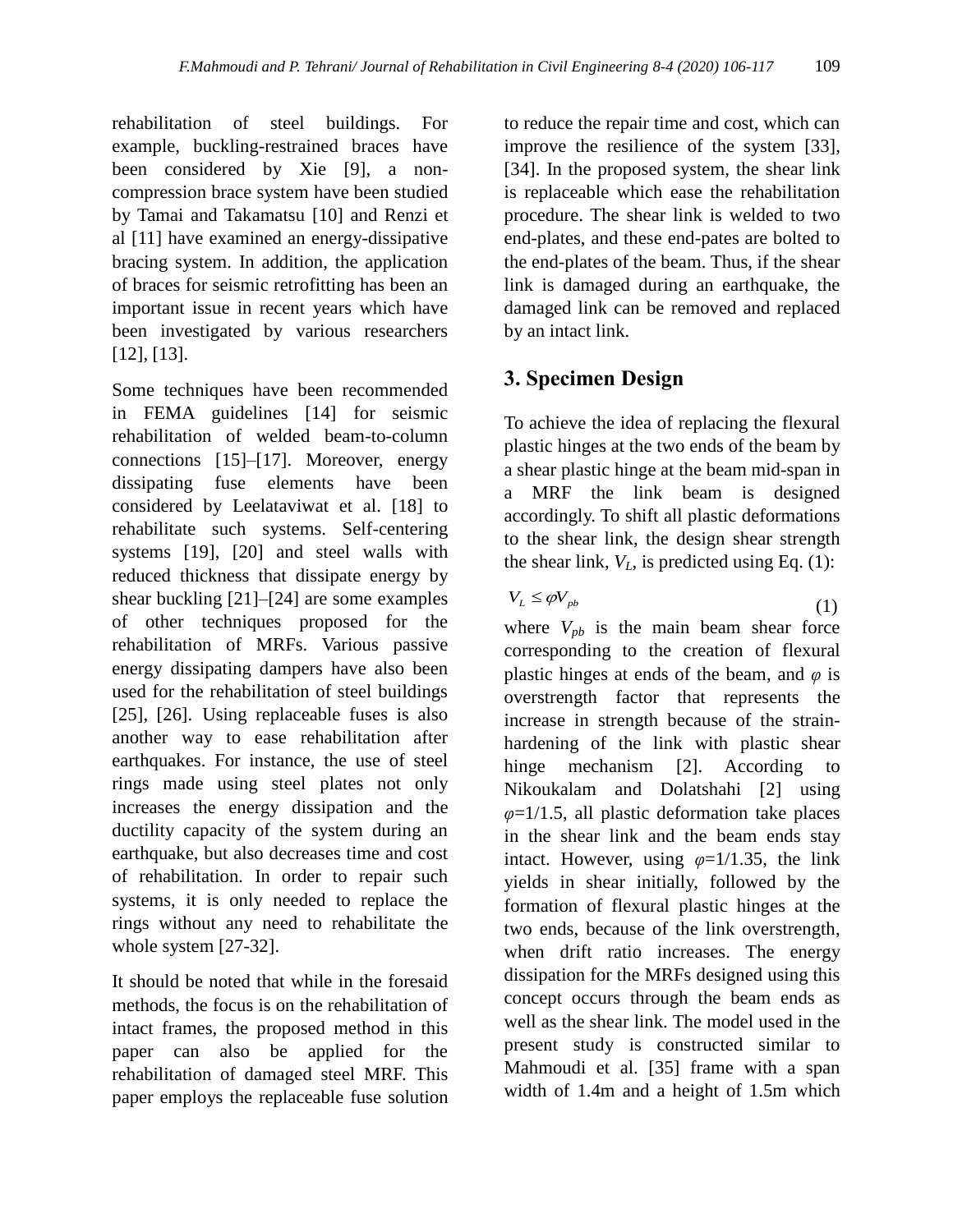only the upper half of the column from the inflection point is built to conduct the test. The other parts of the frame is similar to that studied by Mamhoudi et al. [35].

<span id="page-4-0"></span>[Table 1](#page-4-0) presents the geometric properties of the columns, the link , and the beam cross

sections. The properties of associated components, such as double plates, stiffeners, and continuity plates are tabulated in [Table 2.](#page-4-1)

| <b>Table 1.</b> cross-sectional dimensions for different elements [1]. |        |                       |     |                                                                                              |    |  |
|------------------------------------------------------------------------|--------|-----------------------|-----|----------------------------------------------------------------------------------------------|----|--|
|                                                                        |        | $d$ (mm) <sup>a</sup> |     | $\mathbf{b}_{\mathrm{f}}$ (mm) $\mathbf{t}_{\mathrm{w}}$ (mm) $\mathbf{t}_{\mathrm{f}}$ (mm) |    |  |
|                                                                        | Column | 280                   | 280 | 12                                                                                           | 20 |  |
|                                                                        | Link   | 170                   | 120 | 5                                                                                            | 12 |  |
|                                                                        | Beam   | 300                   | 150 | 6                                                                                            |    |  |
|                                                                        |        |                       |     |                                                                                              |    |  |

**a d is the depth of the section.**

<span id="page-4-1"></span>

| <b>Table 2.</b> Associated components properties. |          |          |          |  |
|---------------------------------------------------|----------|----------|----------|--|
|                                                   | $d$ (mm) | $b$ (mm) | $t$ (mm) |  |
| Link Stiffener                                    | 146      | 57       | 10       |  |
| Double Plate                                      | 276      | 240      | 10       |  |
| <b>Continuity Plate</b>                           | 240      | 134      | 12       |  |

# **4. Numerical Analysis**

Nonlinear 3D finite element models (FEM) of a MRF tested by Mahmoudi et al. [35] are developed to validate the modelling approach. The strength degradation due to the the buckling of the frame parts is considered in the FEM of the frames. Link beams and columns are modeled using isoperimetric four-node doubly curved general-purpose conventional shell elements (S4R), that can capture the local buckling effects. The end-plates of the link, for their thickness, were modeled with the eight-node solid continuum elements with reduced integration (C3D8R). Initial imperfections were considered in the analyses, using the first five buckling modes of the FEM. A linear eigenvalue buckling analysis

determines the buckling modes. In addition, to include the effects of large displacement, the geometric nonlinearity was enabled in ABAQUS. Therefore, the local buckling as well as the post buckling behavior of the elements are included in structural modelling. It is worth noting that the details of the welds are not modeled explicitly.

To ascertain the optimized rate of refinement which is essential to achieve accurate predictions in the connection region, mesh refinement study is conducted. The strainhardening model utilized in the analyses includes both nonlinear isotropic and kinematic strain-hardening. For the steel material, Elastic modulus of 200,000 MPa and Poisson's ratio of 0.3 are used. For the bottom of the columns simple support is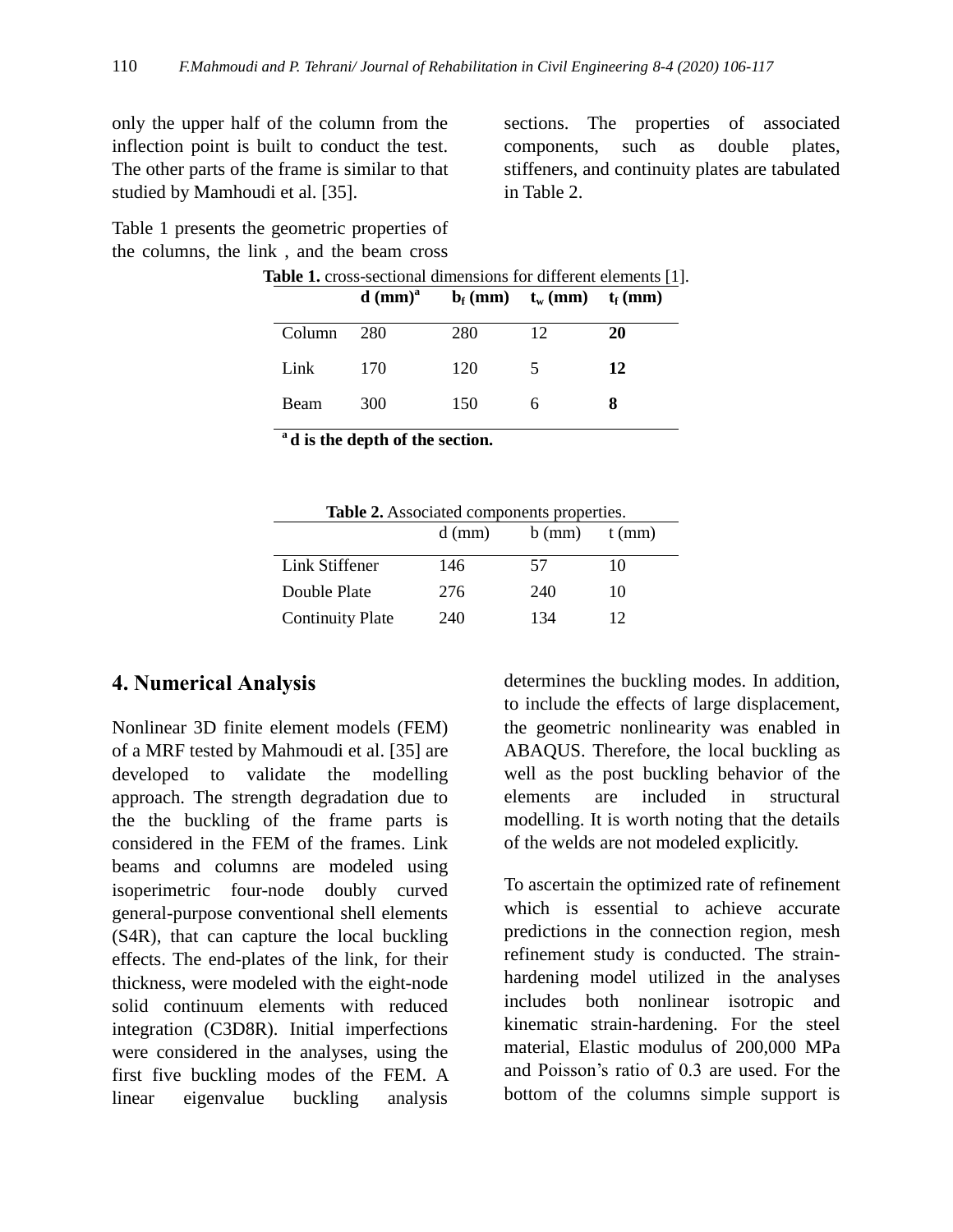assigned. For loading the specimen, displacements were imposed to the outer flange of the two columns at the beam centerline. The loading protocol applied to the specimen is the one given for the beamto-column connection in AISC Seismic Provisions [36]. [Table 3](#page-5-0) reported the  $F_v$  and  $F<sub>u</sub>$  for links, beams, and columns which resulted from coupon test [1]. Moreover, ST52 is used for the continuity plates, endplates, doubler plates, and stiffeners. Material properties are modelled using Kaufmann's model [37] , which is based on cyclic coupon tests.

[Fig.](#page-5-1) **2** compares the load versus drift hysteresis of tested MRF specimen and the corresponding predictions from the computer model. Figure 2 indicates that the computer model can predict the response obtained in the test with a good accuracy.

<span id="page-5-0"></span>**Table 3.** Coupon test results for the steel material used in the specimens [1].

| Section | Sample number | $F_v(MPa)$ | $F_n$ (MPa) |
|---------|---------------|------------|-------------|
| Beam    |               | 374        | 481         |
| Beam    |               | 370        | 488         |
| Link    |               | 301        | 403         |
| Link    |               | 302        | 404         |



**Fig. 2.** Verification result, comparison of load versus drift hysteresis [1].

<span id="page-5-1"></span>The peak strength and maximum drifts predicted using the ABAQUS model are only 2 and 6 percent different from those observed in the experimental study, respectively. [Fig.](#page-6-0) **3** shows the equivalent plastic strain on the deformed shape of MRF at the 2% drift ratio obtained using the FEM that is in good agreement with the test specimen condition at the end of the test, as shown in the Figure.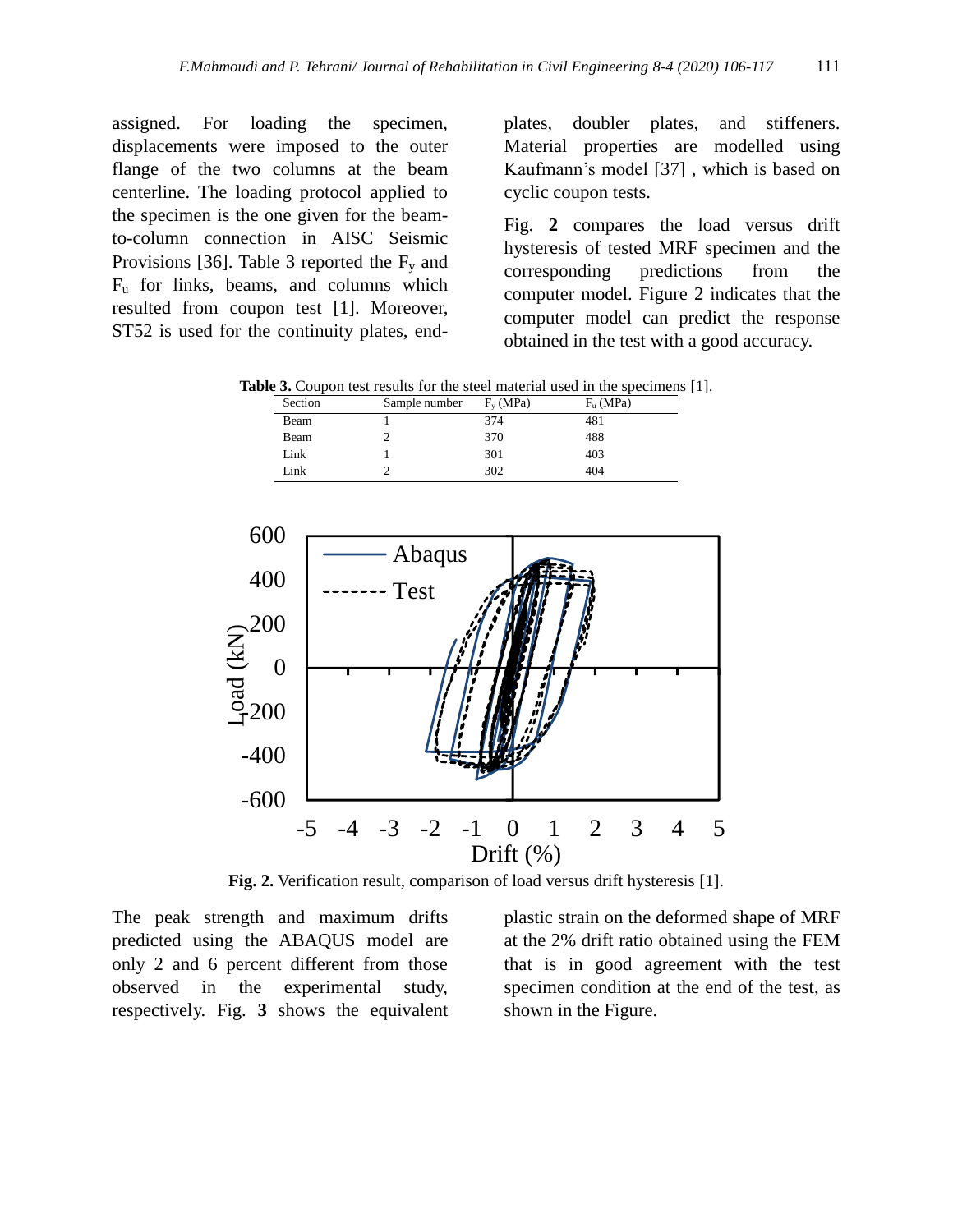

(a) Specimen MRF at 2% drift ratio

<span id="page-6-0"></span>**Fig. 3.** Yielding pattern and deformed shape of the frames. The scale represents the equivalent plastic strain (PEEQ) [1].

For the seismic rehabilitation of the damaged MRFs, the frame has been initially loaded and after occurring the loss in peak strength, the mid span of the beam is weakened to evaluate the rehabilitation method. To [achieve this objective,](https://www.powerthesaurus.org/achieve_this_objective/synonyms) a shear link is placed in mid span of the beam which has a strong web thickness, at first. This frame is twice as thick as the shear link. In fact, the beam mid-span is strengthened to ensure that the plastic hinges will be formed at the both beam ends and this frame acts similar to a conventional MRF. For this purpose, with using Model Change property in ABAQUS, a plate has been tied to the web of the link to make sure the plastic hinges are developed at the two ends of the beam when the frame is initially loaded. When the original frame is reached to a

Test photographs

Test photographs

(II) Finite element results

(II) Finite element results

target drift ratio (i.e., to represent damage due to a strong earthquake), the plate is deactivated and the frame behaves as a shear link frame.

This frame is subjected to cyclic loading. [Fig.](#page-7-0) **4** presents the load versus the drift ratio for this specimen. It is clear from [Fig.](#page-7-0) **4** that the 20% loss in peak strength is observed at a drift ratio of about 4.5%. To evaluate the shear link rehabilitation method, a link with an endplate connection was placed in the mid-span of this frame. This procedure is conducted for four different shear links with a web thickness of 3, 4, 5, and 6 millimeters, respectively. [Fig.](#page-8-0) **5** demonstrates the hysteresis curves of the original frame and the rehabilitated frames simultaneously for the various web thicknesses considered. In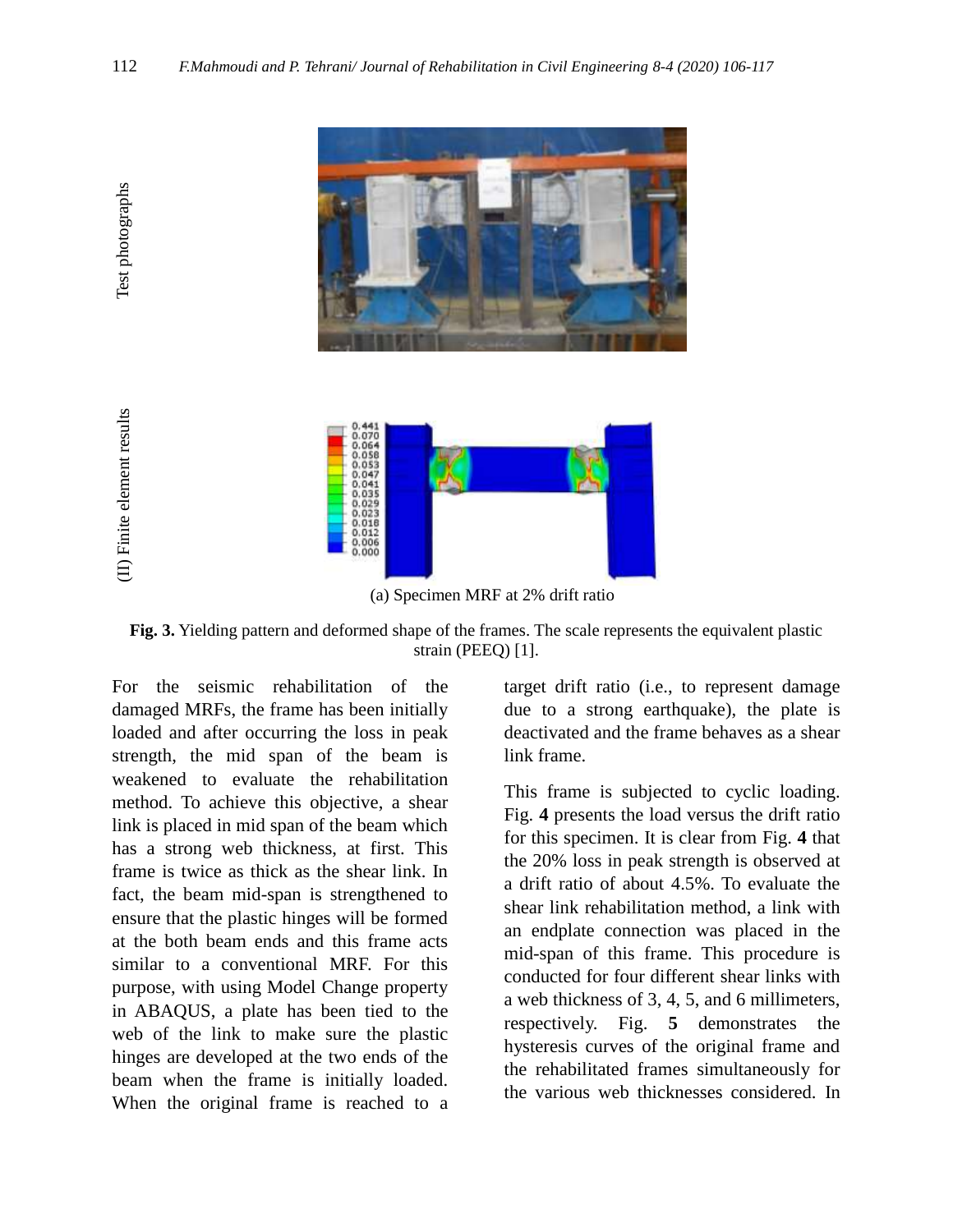this analytical procedure first the MRF reach 15% loss in its peak strength and then the frame is rehabilitated. In fact, after that the frame meets its 15% loss in peak strength the shear link is place in mid span for the rehabilitation. The 15% loss in peak strength can be representative of damage in the MRFdue to a severe earthquake. [It should be](https://www.powerthesaurus.org/it_should_be_noted/synonyms)  [noted,](https://www.powerthesaurus.org/it_should_be_noted/synonyms) the stiffness of MRFs is 6-10% greater than the corresponding shear link frames models [2].

As demonstrated in [Fig.](#page-8-0) **5**, the strength degradation of the rehabilitated frames take places at a significantly larger drift ratios compared to that of the original frame. It is worth mentioning that since this weakening occurred in mid span of the beam, it has a minimal affect on the stiffness. [Fig.](#page-8-0) **5** also shows that the rehabilitated frames exhibit only around 5% loss in peak strength at 8.5% drift ratio. This indicates that the rehabilitated frames can undergo significantly larger plastic deformations with lower strength degradation. Therefore, it is clear that the suggested rehabilitation method has significantly improved the ductility capacity and seismic performance of the MRFs. It is worth noting that the maximum strength in both cases is very similar, though as predicted the peak strength of the main beam is a bit larger than

that of the rehabilitated frames. The peak strength and the strength loss at 8.5% drift ratio for the rehabilitated frames with different shear link thicknesses, are presented in [Table 4,](#page-8-1) based on the results shown in [Fig.](#page-8-0) **5**. The results in Table 1 demonstrate that the thickness of the shear fuse did not significantly affect the seismic behavior. However, in [Fig.](#page-8-0) **5** (d), for the rehabilitated frame with the web thickness of 3 mm, some pinching is evident in the graph that may be assigned to the local buckling of the plate. It appears that the optimum seismic response is observed when the frame is rehabilitated using a shear link with a web thickness of 4mm. Using the web thickness of larger than 4 mm did not have any noticeable effects, as shown in [Fig.](#page-8-0)  **[5](#page-8-0)**. For all rehabilitated cases in Table 1, low strength loss (in order of 4% to 7%) is observed at a large drift ratio of 8.5%, indicating that the ductility capacity of the frame has been significantly increased using the proposed rehabilitation method. It is worth mentioning that rupture is the last source of strength degradation in large displacements if link has been designed according to codes [38]. But, to reach exact drift ratio it is necessary to include fracture in structural modelling which is beyond the scope of this study.



<span id="page-7-0"></span>**Fig. 4.** Load versus drift ratio for strong shear link.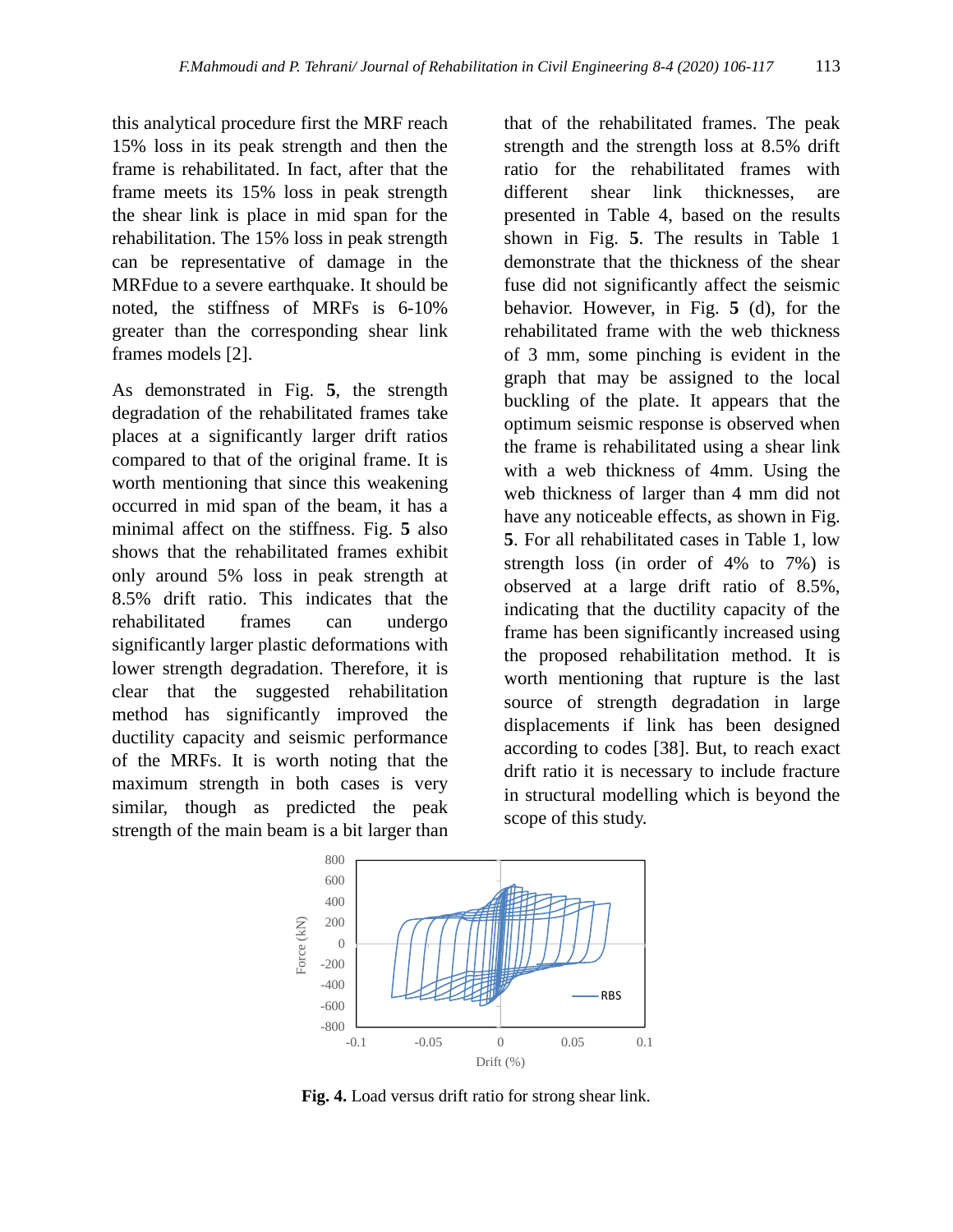

<span id="page-8-0"></span>**Fig. 5.** Load versus drift ratio before and after rehabilitation. The thickness of the shear link web is a) 6 mm b) 5 mm c) 4 mm d) 3 mm.

<span id="page-8-1"></span>

| <b>Table 4.</b> Comparison of the seismic capacities of rehabilitated frames with various thickness of the shear |
|------------------------------------------------------------------------------------------------------------------|
| link web.                                                                                                        |

| $\mathbf{u}$                        |                    |                                |  |  |  |  |
|-------------------------------------|--------------------|--------------------------------|--|--|--|--|
| Thickness of the shear link,<br>web | Peak strength (KN) | Strength loss at 8.5%<br>drift |  |  |  |  |
| 6 mm                                | 489                | 7%                             |  |  |  |  |
| $5 \text{ mm}$                      | 489                | 7%                             |  |  |  |  |
| 4 mm                                | 491                | 4%                             |  |  |  |  |
| $3 \text{ mm}$                      | 512                | 4%                             |  |  |  |  |
|                                     |                    |                                |  |  |  |  |

In [Fig.](#page-9-0) **6**, the equivalent plastic strain (PEEQ) is presented on the deformed shape of the main and the rehabilitated frame with 4 millimeters web link, at the end of the test. The spread of the plasticity and the buckling

of the flanges and web are predicted by the FEM very well. As shown, while the link does not yield in the main specimen, it yields after the rehabilitation.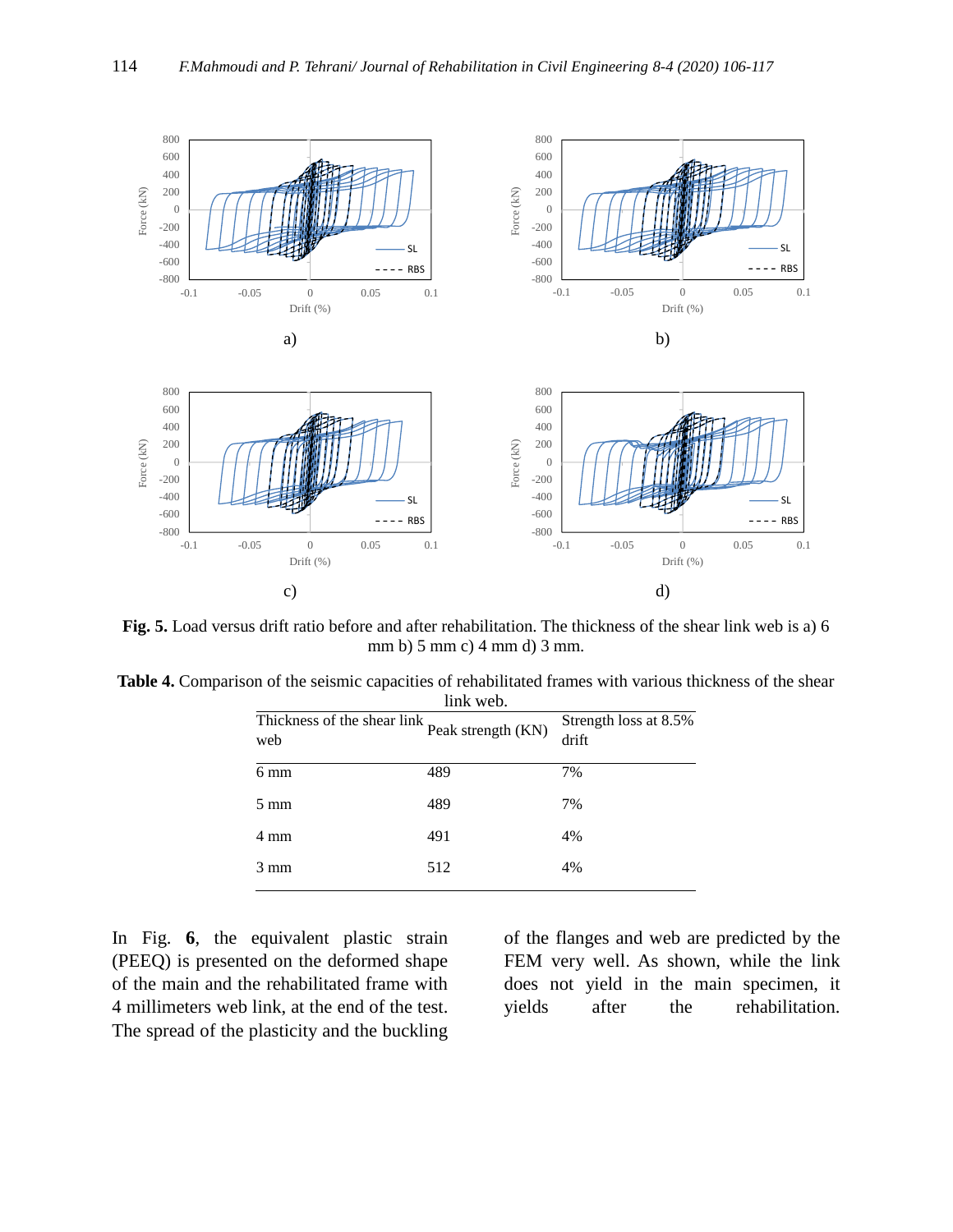

<span id="page-9-0"></span>**Fig. 6.** Yielding pattern and deformed shape of the finite element results. a) Before rehabilitation b) After rehabilitation.

# **5. Conclusions**

In this study, a method is presented for the rehabilitation of either damaged or intact MRFs with low span-to-depth ratio. The idea entails weakening the mid-span of the beam using a shear link, such that the position of the plastic hinges moves from the ends of the beam to its middle, and consequently the frame can undergo much larger drift ratios before failure. It is worth noting that in conventional MRFs, energy dissipation is the consequence of development of plastic hinge in beam ends. This shift in the position of the plastic hinges from the ends to the mid-span can save the beam ends, which are previously damaged, from any further damage or deterioration.

The proposed rehabilitation technique is recommended mainly in MRFs with small span-to-depth ratios, which are typically used in framed-tube structures. To evaluate the seismic performance of the rehabilitated frames, a MRF is subjected to cyclic loadings, and after 15% strength loss in peak strength, four shear links with various web thicknesses are placed in mid-span of the beam. The results show that the rehabilitated

frame can endure significantly larger drift ratios without significant strength degradation. Although the stiffness and the peak strength of the rehabilitated frame was very close to the initial frame, the drift corresponding to strength degradation in the rehabilitated frame was notably greater than that of the original frame.

#### **6. Acknowledgments**

The authors would like to thank Dr. Dolatshahi and Dr. Mahsuli for their input for this research.

## **REFERENCES**

- [1] F. Mahmoudi, K. M. Dolatshahi, M. Mahsuli, M. T. Nikoukalam, and A. Shahmohammadi, "Experimental study of steel moment resisting frames with shear link," *J. Constr. Steel Res.*, vol. 154, pp. 197–208, 2019.
- [2] M. T. Nikoukalam and K. M. Dolatshahi, "Development of structural shear fuse in moment resisting frames," *J. Constr. Steel Res.*, vol. 114, pp. 349–361, 2015.
- [3] A. Ghobarah, "Performance-based design in earthquake engineering: state of development," *Eng. Struct.*, vol. 23, no. 8, pp. 878–884, 2001.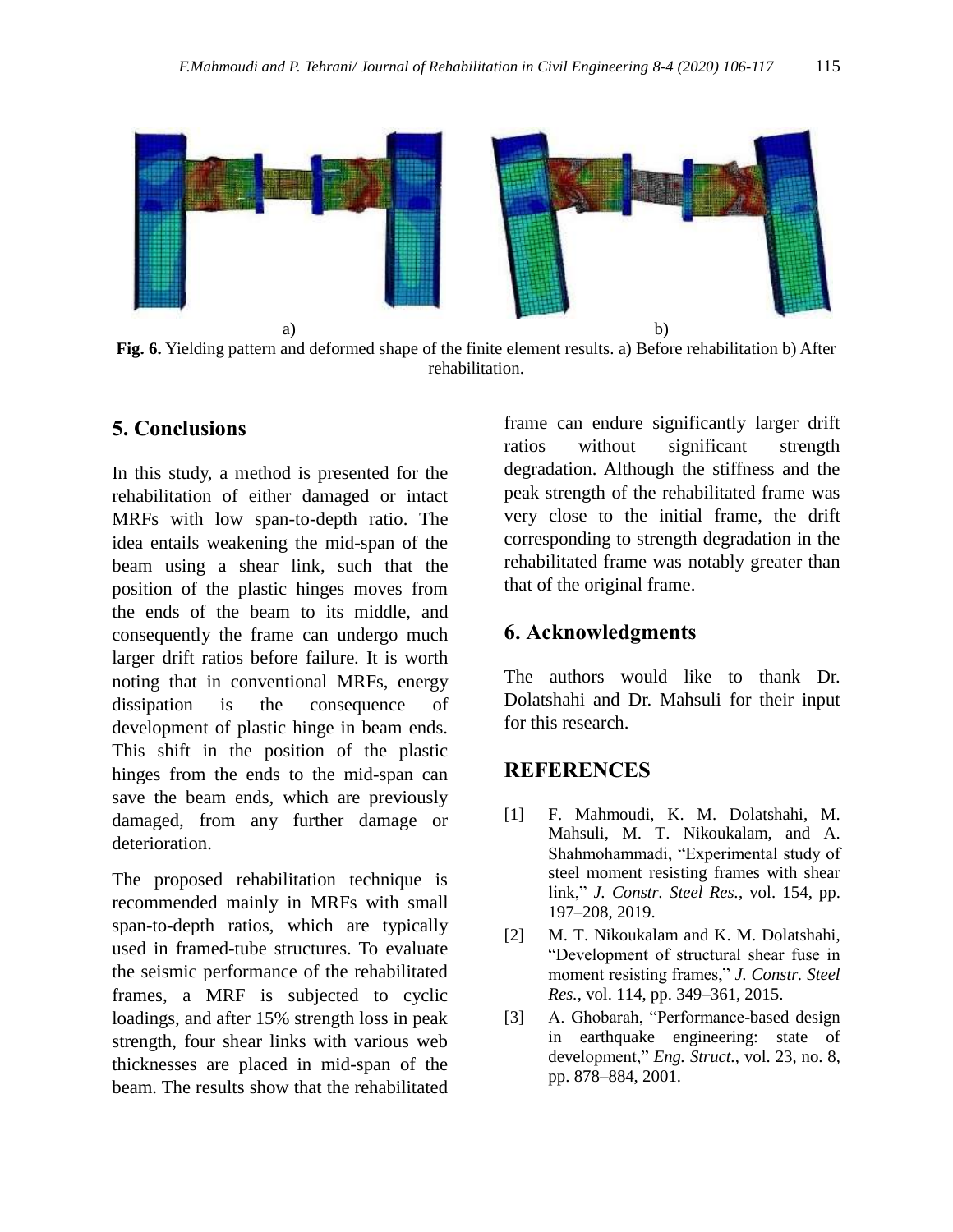- [4] S. P. Schneider, C. W. Roeder, and J. E. Carpenter, "Seismic behavior of moment resisting steel frames: Experimental study," *J. Struct. Eng.*, vol. 119, no. 6, pp. 1885–1902, 1993.
- [5] M. Bruneau, C. M. Uang, and R. Sabelli, *Ductile design of steel structures*. Boston: McGraw-Hill, 2011.
- [6] AISC (American Institute of Steel Construction), "'Prequalified connections for special and intermediate steel moment frames for seismic applications.' ANSI/AISC 358-10," Chicago, 2010.
- [7] B. S. Taranath, *Structural analysis and design of tall buildings: Steel and composite construction*. Boca Raton: CRC Press, 2011.
- [8] D. G. Lignos, D. M. Moreno, and S. L. Billington, "Seismic retrofit of steel moment-resisting frames with highperformance fiber-reinforced concrete infill panels: large-scale hybrid simulation experiments," *J. Struct. Eng.*, vol. 140, no. 3, p. 4013072, 2013.
- [9] Q. Xie, "State of the art of bucklingrestrained braces in Asia," *J. Constr. steel Res.*, vol. 61, no. 6, pp. 727–748, 2005.
- [10] H. Tamai and T. Takamatsu, "Cyclic loading tests on a non-compression brace considering performance-based seismic design," *J. Constr. Steel Res.*, vol. 61, no. 9, pp. 1301–1317, 2005.
- [11] E. Renzi, S. Perno, S. Pantanella, and V. Ciampi, "Design, test and analysis of a light-weight dissipative bracing system for seismic protection of structures," *Earthq. Eng. Struct. Dyn.*, vol. 36, no. 4, pp. 519–539, 2007.
- [12] F. Bartera and R. Giacchetti, "Steel dissipating braces for upgrading existing building frames," *J. Constr. Steel Res.*, vol. 60, no. 3–5, pp. 751–769, 2004.
- [13] L. Di Sarno and A. S. Elnashai, "Bracing systems for seismic retrofitting of steel frames," *J. Constr. Steel Res.*, vol. 65, no. 2, pp. 452–465, 2009.
- [14] F. E. M. Agency, *Techniques for the seismic rehabilitation of existing buildings*. FEMA, 2006.
- [15] J. L. Gross, M. D. Engelhardt, C.-M. Uang, K. Kasai, and N. Iwankiw, "Modification of existing welded steel moment frame connections for seismic resistance," in *American Institute of Steel Construction*, 2001, vol. 19.
- [16] C.-M. Uang, Q.-S. "Kent" Yu, S. Noel, and J. Gross, "Cyclic testing of steel moment connections rehabilitated with RBS or welded haunch," *J. Struct. Eng.*, vol. 126, no. 1, pp. 57–68, 2000.
- [17] S. A. Civian, M. D. Engelhardt, and J. L. Gross, "Slab effects in SMRF retrofit connection tests," *J. Struct. Eng.*, vol. 127, no. 3, pp. 230–237, 2001.
- [18] S. Leelataviwat, S. C. Goel, and B. Stojadinovic, *Drift and yield mechanism based seismic design and upgrading of steel moment frames*, vol. 98, no. 29. University of Michigan, 1998.
- [19] J. M. Ricles, R. Sause, M. M. Garlock, and C. Zhao, "Posttensioned seismicresistant connections for steel frames," *J. Struct. Eng.*, vol. 127, no. 2, pp. 113–121, 2001.
- [20] C. Christopoulos, A. Filiatrault, and C.-M. Uang, *Self-centering post-tensioned energy dissipating (PTED) steel frames for seismic regions*. University of California, San Diego, 2002.
- [21] A. Astaneh-Asl, *Seismic behavior and design of composite steel plate shear walls*. Structural Steel Educational Council Moraga, CA, 2002.
- [22] J. W. Berman and M. Bruneau, "Experimental investigation of lightgauge steel plate shear walls," *J. Struct. Eng.*, vol. 131, no. 2, pp. 259–267, 2005.
- [23] M. Bruneau, "Seismic retrofit of steel structures," in *Proceeedings 1st Canadian Conference on Effective Design of Structures, McMaster University, Hamilton, Ontario, Canada*, 2005.
- [24] A. Jacobsen, T. Hitaka, and M. Nakashima, "Online test of building frame with slit-wall dampers capable of condition assessment," *J. Constr. Steel Res.*, vol. 66, no. 11, pp. 1320–1329, 2010.